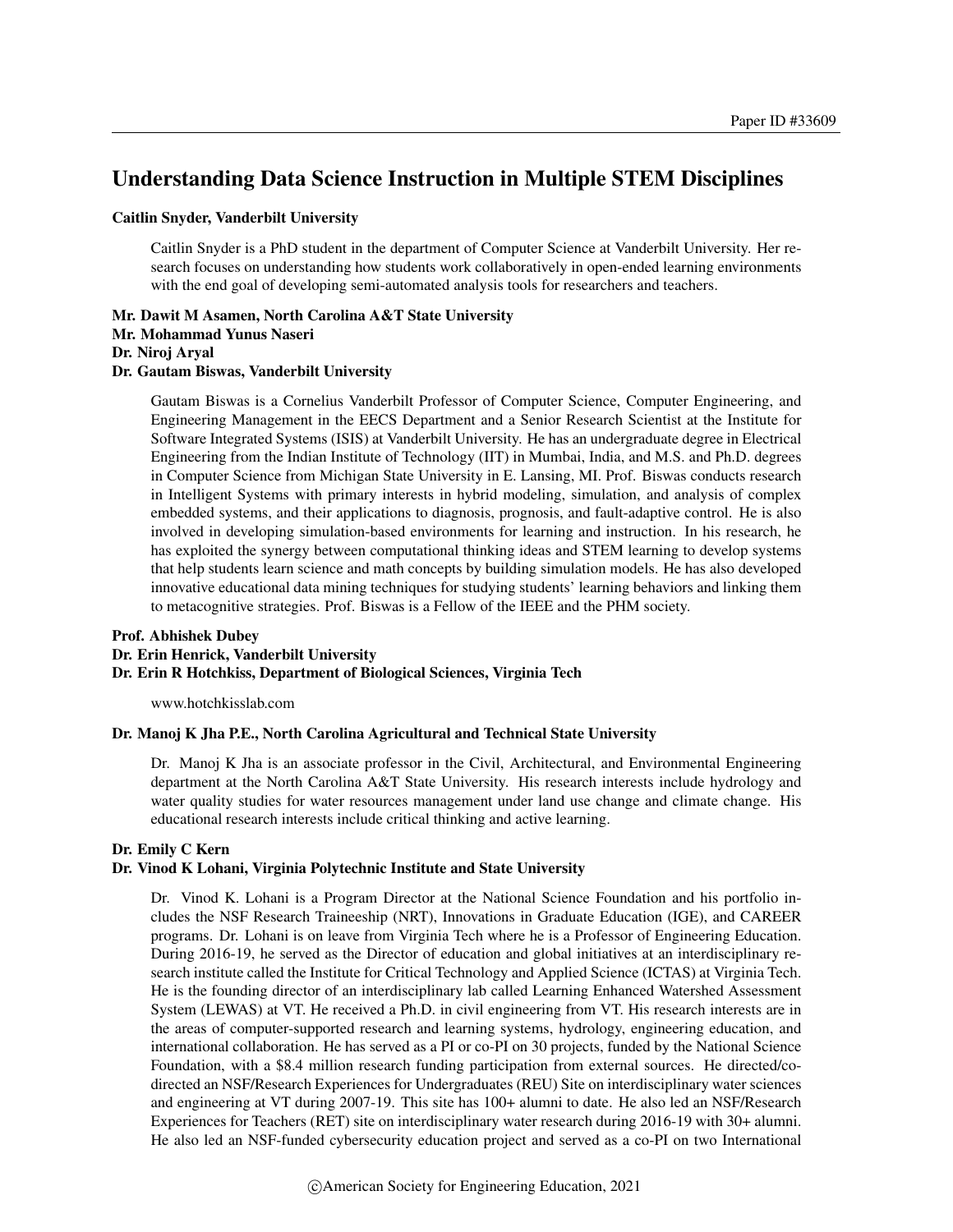Research Experiences for Students (IRES) projects funded by the NSF. He has published over 90 papers in peer-reviewed journals and conferences.

#### Dr. Landon Todd Marston, Virginia Polytechnic Institute and State University Dr. Christopher P Vanags, Vanderbilt University Dr. Kang Xia, Virginia Polytechnic Institute and State University

Kang Xia received her Ph.D. from the University of Wisconsin-Madison (1997), M.S. from Louisiana State University (1993), and B.S. from Beijing Agricultural University (1989). She was a Postdoctoral Researcher at the University of Wisconsin-Madison (1997-1998), an Assistant Professor at Kansas State University (1998-2001), University of Georgia (2002-2005), and Assistant Professor, Dept. of Chemistry, Mississippi State University (2006-2010), an Associate Professor at Mississippi State University (2010- 2011) and at Virginia Tech (2011-2016). She also served as Director for Re-search Division and Industrial and Agricultural Services Division, Mississippi State Chemical Laboratory (2006-2011). She is currently a Professor at Virginia Tech (2016-present). She has served as adhoc reviewer for a number of scientific journals and funding agencies. She served as associate editor for the Journal of Environmental Quality and the Soil Science Society of America Journal. She is an expert on method development for analysis of organic chemicals in environmental matrixes and environmental occurrence, fate, and impact of organic chemicals. She has successfully managed and accomplished close to \$11 million federal and state funded interdisciplinary environmental projects. She has published 67 peer-reviewed papers, 6 book chapters, and given 126 professional presentations. She holds membership of the American Chemical Society , the Soil Science Society of America, and SigmaXi.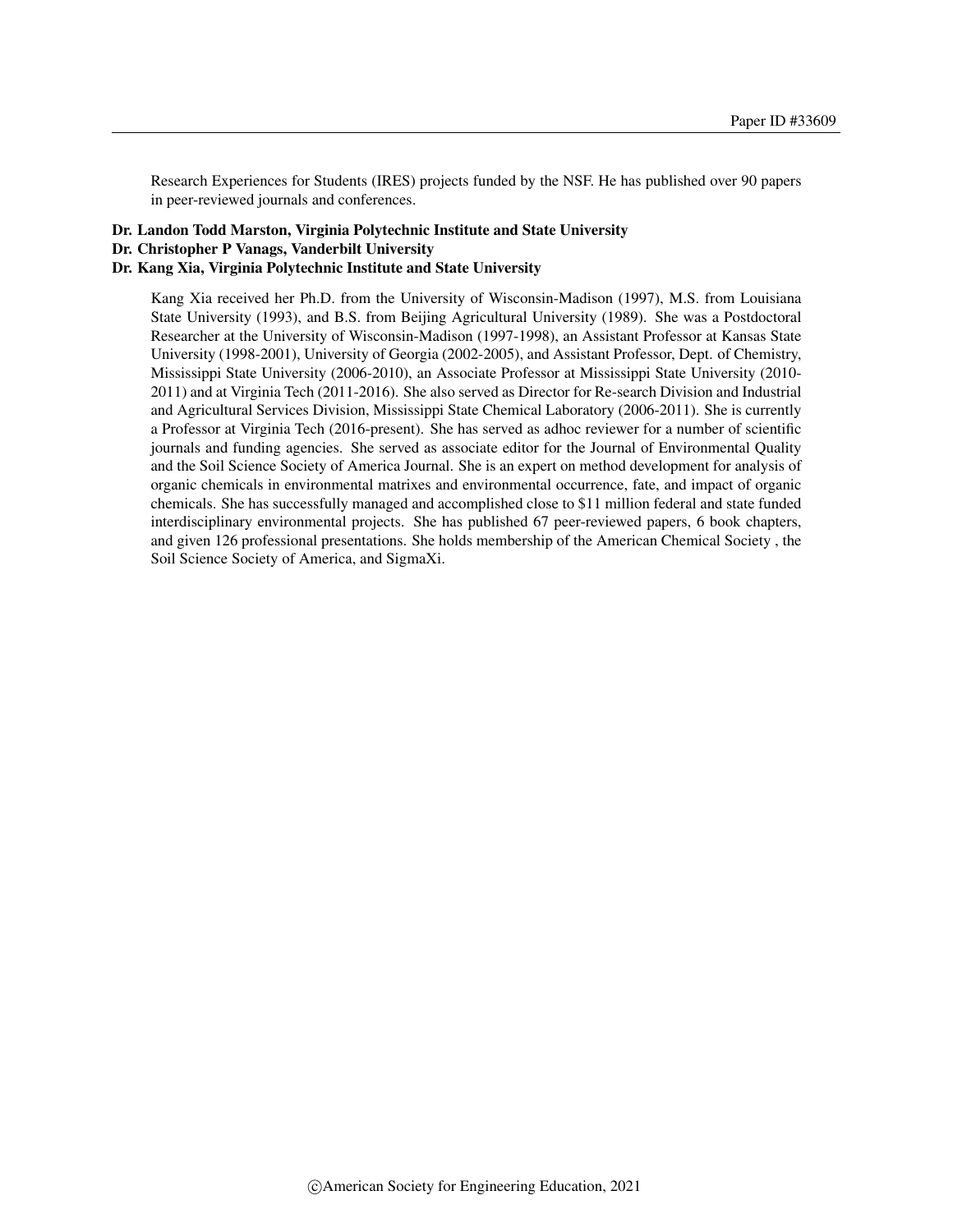# Understanding Data Science Instruction in Multiple STEM **Domains**

### Abstract

As technology advances, data driven work is becoming increasingly important across all disciplines. Data science is an emerging field that encompasses a large array of topics including data collection, data preprocessing, data visualization, and data analysis using statistical and machine learning methods. As undergraduates enter the workforce in the future, they will need to "benefit from a fundamental awareness of and competence in data science"[9]. This project has formed a research practice partnership that brings together STEM+C instructors and researchers from three universities and an education research and consulting group. We aim to use high frequency monitoring data collected from real-world systems to develop and implement an interdisciplinary approach to enable undergraduate students to develop an understanding of data science concepts through individual STEM disciplines that include engineering, computer science, environmental science, and biology. In this paper, we perform an initial exploratory analysis on how data science topics are introduced into the different courses, with the ultimate goal of understanding how instructional modules and accompanying assessments can be developed for multidisciplinary use. We analyze information collected from instructor interviews and surveys, student surveys, and assessments from five undergraduate courses (243 students) at the three universities to understand aspects of data science curricula that are common across disciplines. Using a qualitative approach, we find commonalities in data science instruction and assessment components across the disciplines. This includes topical content, data sources, pedagogical approaches, and assessment design. Preliminary analyses of instructor interviews also suggest factors that affect the content taught and the assessment material across the five courses. These factors include class size, students' year of study, students' reasons for taking class, and students' background expertise and knowledge. These findings indicate the challenges in developing data modules for multidisciplinary use. We hope that the analysis and reflections on our initial offerings has improved our understanding of these challenges, and how we may address them when designing future data science teaching modules. These are the first steps in a design-based approach to developing data science modules that may be offered across multiple courses.

#### 1. Introduction

As technology advances, familiarity and expertise in data-driven analysis is becoming a necessity for jobs across many disciplines. Data science is an emerging field that encompasses a large array of topics including data collection, data preprocessing, data quality, data visualization, and data analysis using statistical and machine learning methods. A recent National Academy of Sciences report recommends that in order to prepare students for the proliferation of data driven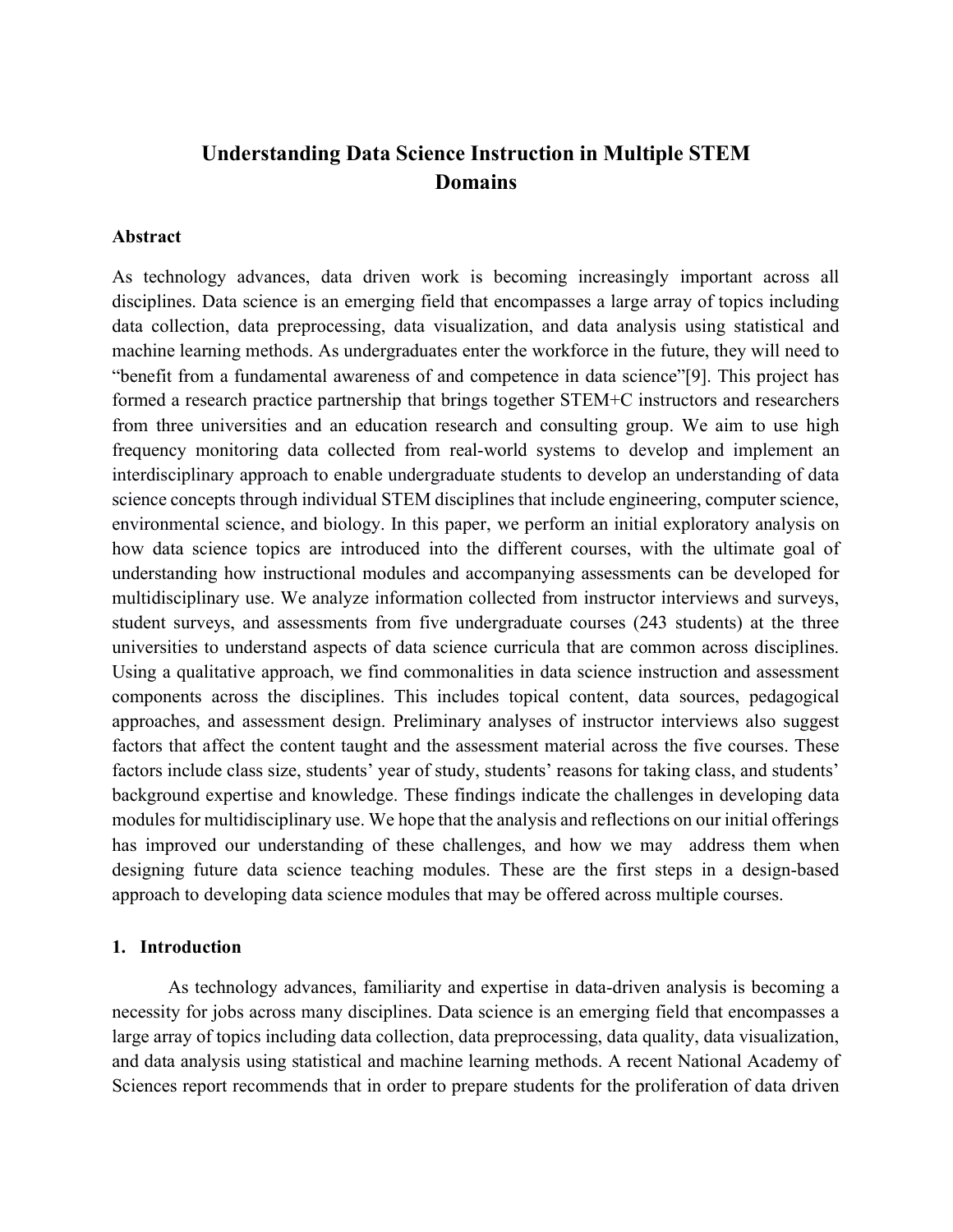work "academic institutions should encourage the development of a basic understanding of data science in all undergraduates" [9]. However, it is unclear how to put this into practice, especially across courses in multiple disciplines. Our research practice partnership, defined as "a long-term collaboration aimed at educational improvement and transformation through engagement with research, intentionally organized to connect diverse forms of expertise and to ensure that all partners have a say in the joint work" [19]. This partnership includes STEM (Science, Technology, Engineering, and Math) and CS (Computer Science) instructors and researchers from three universities and an education research and consulting group. We are conducting research and development work to address the absence or lack of clarity in data science instruction across multiple disciplines by using high frequency monitoring data from real-world systems to develop and implement an interdisciplinary approach that enables undergraduate students to develop relevant data science expertise through disciplinary STEM courses. These courses include hydrology and civil engineering, environmental sciences, ecology, engineering statistics, and an interdisciplinary undergraduate course in smart city applications.

In this paper, we perform exploratory analysis towards a design-based research approach with the goal of understanding how different instructors implement data science topics in their courses. Our initial efforts in going through the module development process is motivated by the goals of this project: creating modules that can be integrated with small modifications into courses across multiple  $STEM+C$  disciplines. As a first step toward this goal, this paper discusses how different instructors implemented data science topics in their courses, by considering the differences in the courses themselves and the level of students who were enrolled in these courses.

Curricula for most of these courses leave little room for accommodating additional material and assessments, Therefore, data science topics have to be taught as components of domainspecific instruction. Clearly, unless this is well thought out, it becomes hard to identify common approaches to teaching and assessing data science topics across these disciplinary courses. To gain a better understanding of such pedagogical approaches that can be applied across different courses, we analyze data collected through instructor interviews and surveys as well as student surveys across five undergraduate courses at the three universities. In addition, we perform preliminary analyses on the assignments associated with data science content that were administered in each course. We adopt a qualitative approach to code and analyze the survey data with the goal of identifying commonalities in data science instruction and assessment components across the disciplines. These include data sources, data science topics, class structure, and assessment design. We also find variations across the five courses, including class size, student year, students' reasons for taking the class and students' background expertise and knowledge. Finally, we discuss the implications that these commonalities and variations have on developing multidisciplinary data science modules and the challenges encountered.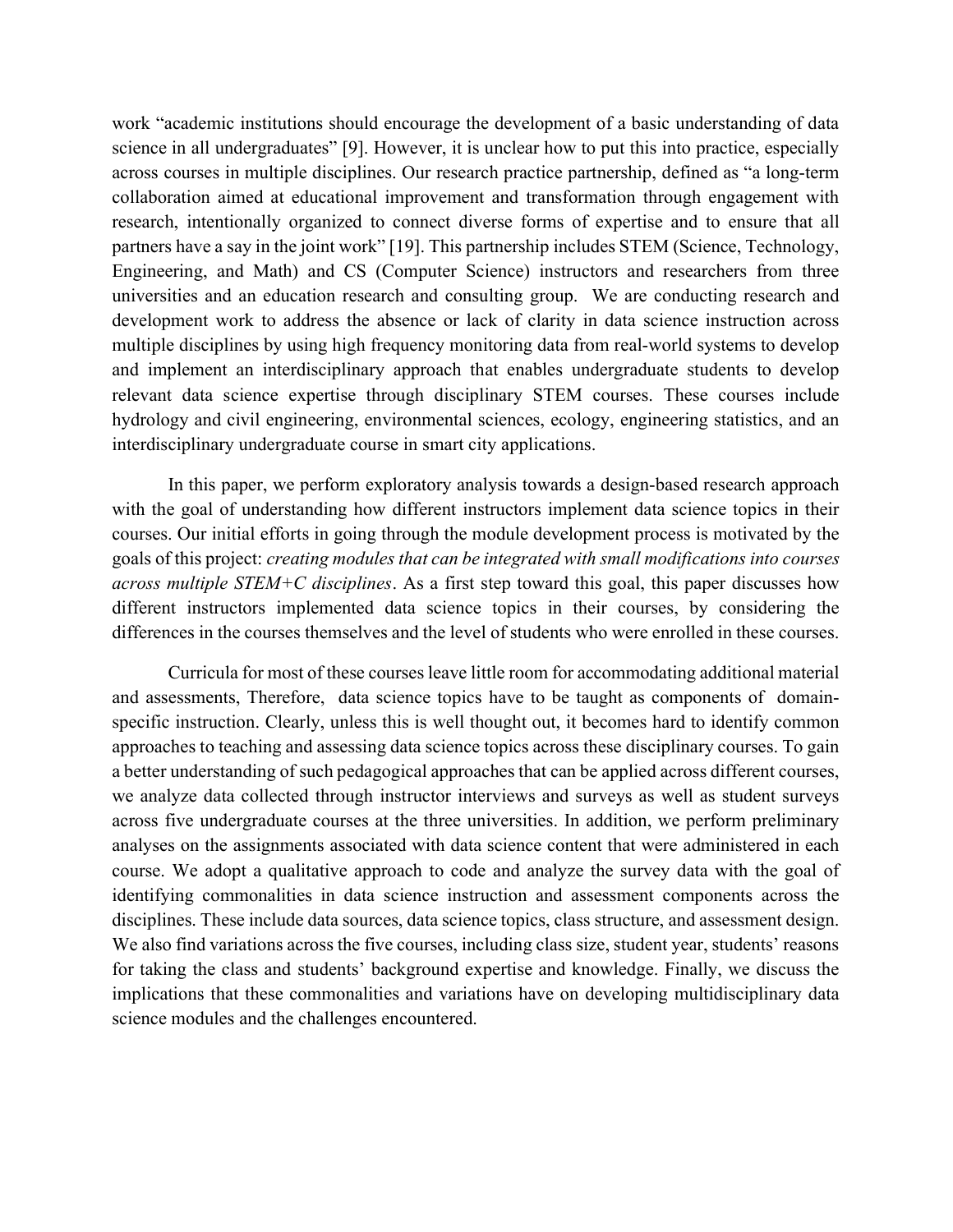### 2. Background

 This project uses real world high frequency monitoring data to develop and implement data science modules. This section describes the two labs that provide this high frequency data.

### 2.1 Learning Enhanced Watershed Assessment System (LEWAS)

 The LEWAS monitors high- frequency (1-3 min.) water and weather data from a small urban stream on the Virginia Tech (VT) campus (watershed:  $2.78 \text{ km}^2$ ) with documented water quality issues [5-7]. Water and weather parameters (flow rate, water temperature, dissolved oxygen, specific conductance, turbidity, pH, rainfall, air temperature, air pressure, humidity) sensed by the LEWAS can be accessed remotely in real-time through OWLS, an open-ended, guided cyber-learning system developed and refined for education and research since 2013 [1-3] . The LEWAS field site drains a highly urbanized residential and commercial area. Students are able to study the quick response times of a small urban watershed using real-time, high-frequency water and weather monitoring equipment [4]. Although the physical location of the LEWAS site promotes hands-on research and education on water quality, the primary design of the LEWAS is to reach a wider audience using an engaging and interactive web-driven platform. The platform, OWLS, broadcasts live data from the field site through an interface that encourages users to visually explore and analyze data collected from the Webb Branch watershed [7].

OWLS promotes "active learning" through modules that connect the participants to the field site and motivates them to actively participate in learning activities focused on environmental data monitoring. To promote widespread use, OWLS uses an HTML5 web interface to deliver system data in multiple forms and types: visual, environmental, geographical, etc. in a platformindependent manner. It is being constantly updated to make the interface more interactive. For example, a JavaScript based visualization library called Data-Driven documents (D3), has made the Live graph page more interactive. We have developed a number of case studies that are available from the OWLS site and can be easily integrated into courses. An example included in OWLS is illustrated in Fig. 1 which depicts changes in water temperature during a summer thunderstorm with hail from Sept. 28, 2016. During the thunderstorm, the water temperature quickly rose by several degrees as warmer rainwater entered the stream. After a typical storm, the temperature would decrease exponentially back toward its pre-storm level, but this event was quite different. After the rain ended, the water temperature rapidly declined before rising steadily in a roughly linear manner. Finally, a second, smaller storm brought the temperature close to pre-storm levels. This unusual temperature pattern was the result of water from melting ice entering the stream. This example clearly illustrates how the "dynamics" of both temperature and flow in this urban watershed can be captured with high-frequency data.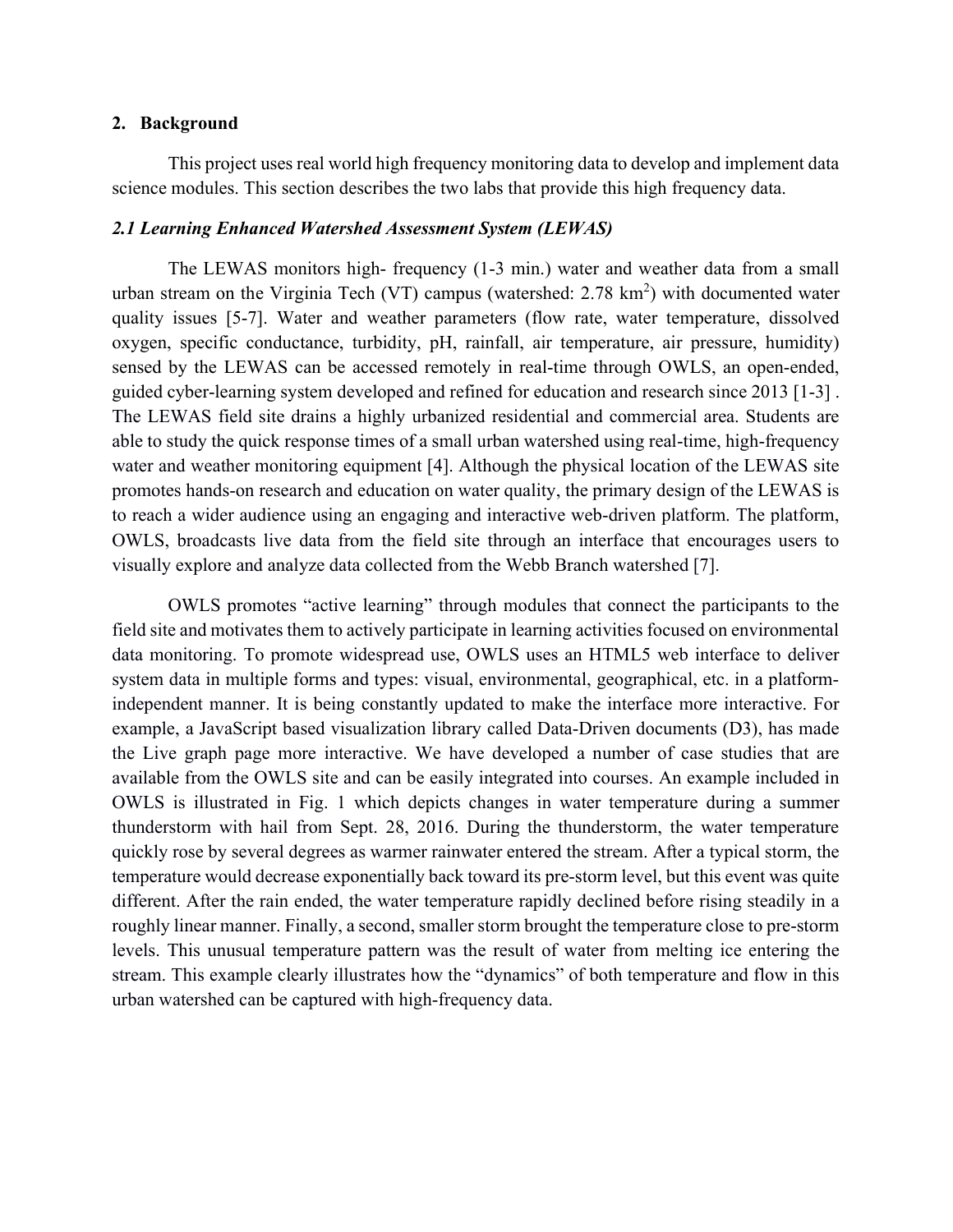

Figure 1. Case Study Example from the OWLS site

### 2.2 Smart City Lab

The Smart City Lab at Vanderbilt University(VU) is a multidisciplinary initiative that includes faculty from computer science, civil engineering, earth and environmental sciences and education. This lab works closely with urban communities focusing on three application domains: transportation, emergency response, and building energy management. For this purpose we have built four core modules that help with (a) high- resolution data acquisition and storage, (b) feature selection and model development, (c) model validation and (d) data visualization. Currently, these four modules are domain specific, i.e., they are not reused across the different application projects we have built. It includes: (a) models for identifying non-recurring congestions [11], (b) services to suggest optimal routes for trips [12], (c) services to suggest improved bus routes [13], and (d) modules to simulate different transportation modification strategies [14]. For example, we can simulate the effect of preferential selection of public transportation buses as compared to use of personal cars in the city.

Similarly, the emergency response toolchain includes modules for processing data about all the incidents that have occurred in the city in the past, then developing models to predict the likelihood of incidents in different areas of the city, and finally developing algorithms to suggest stationing and dispatch of emergency responders in anticipation of future incidents [15]. Figure 2a shows a map of the traffic incidents that have occurred in the city of Nashville over the period of a year. The figure clearly shows that a larger number of incidents happen in and around the downtown area, which is more congested, and where a number of large events, such as conventions and music concerts take place. This data is used to build stochastic models that predict incident occurrence, and use them to to reduce the average incident response time as described above, while ensuring that the emergency response vehicles are not driven more than a set mileage per month to reduce the maintenance costs.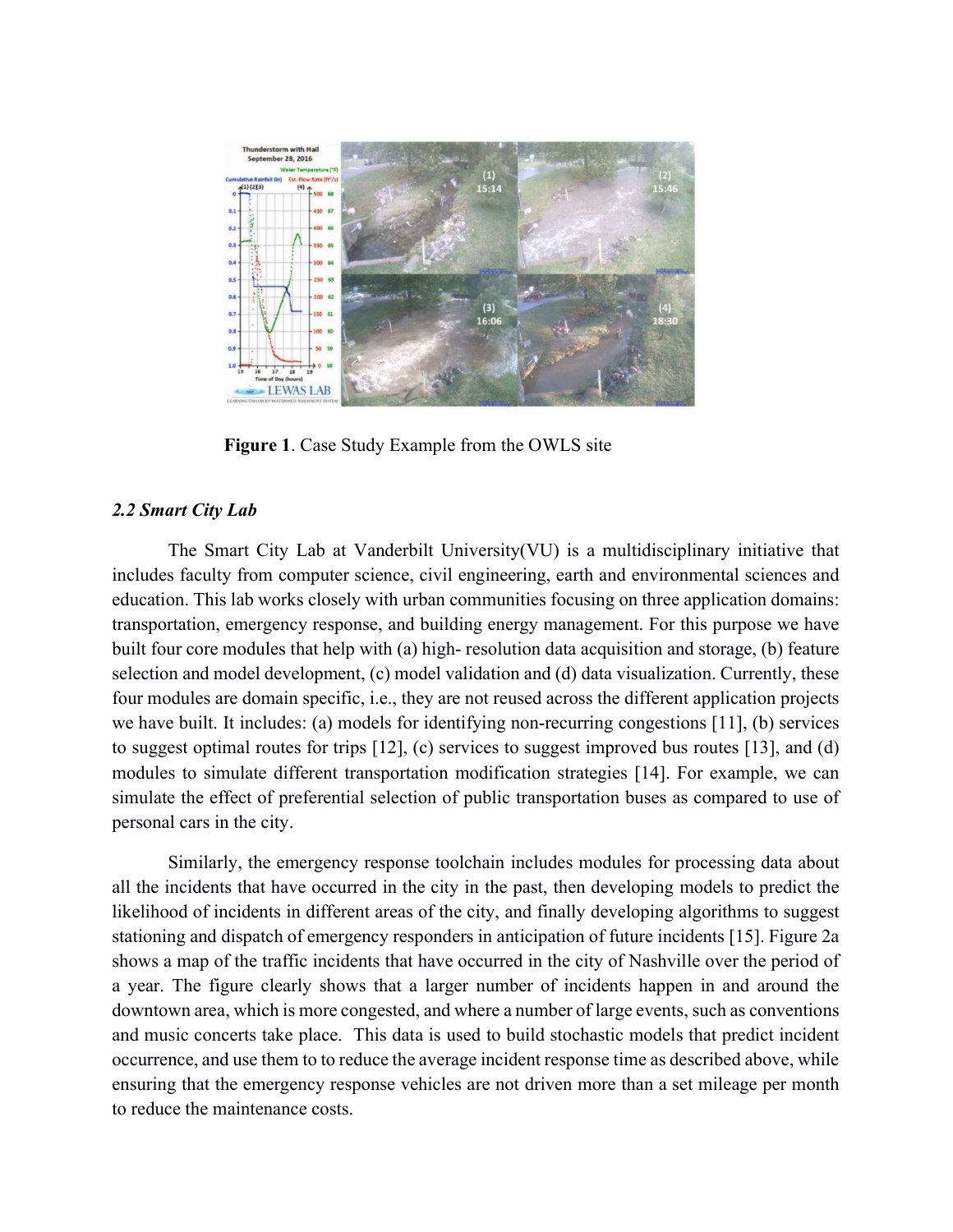The building management application also integrates similar loops of data collection, model-learning and application to building temperature set point control for improving building energy efficiency [16]. A tool chain exists for pulling heating and cooling energy data from buildings on the VU campus through a BACnet connection, and preprocessing the raw data collected before it is stored in local databases on our server for further analysis. Students in the Smart Cities course have worked on a number of projects using this data. Figure 2b shows an example of energy consumption that has been used in one student project. These projects include using AI, Machine Learning, statistical, and visualization methods to study: (1) energy reduction in buildings; (2) effect of occupancy on building energy consumption; and (3) scheduling of loads in office buildings with labs to reduce overall energy consumption in the buildings.



Figure 2: Example of data utilized from Smart City Lab. (a) Traffic accident data (b) Building power consumption

Working with these three application areas we have developed a good understanding of what are the key common capabilities that we can educate the next generation of engineers and scientists on. These core capabilities are: (1) Reliable Infrastructure for data collection and analysis; it is important to educate the students about the importance of privacy as well; (2) Application of machine learning and data analytics across multiple domains; and (3) Distributed application development for deployment of services and applications in an efficient manner.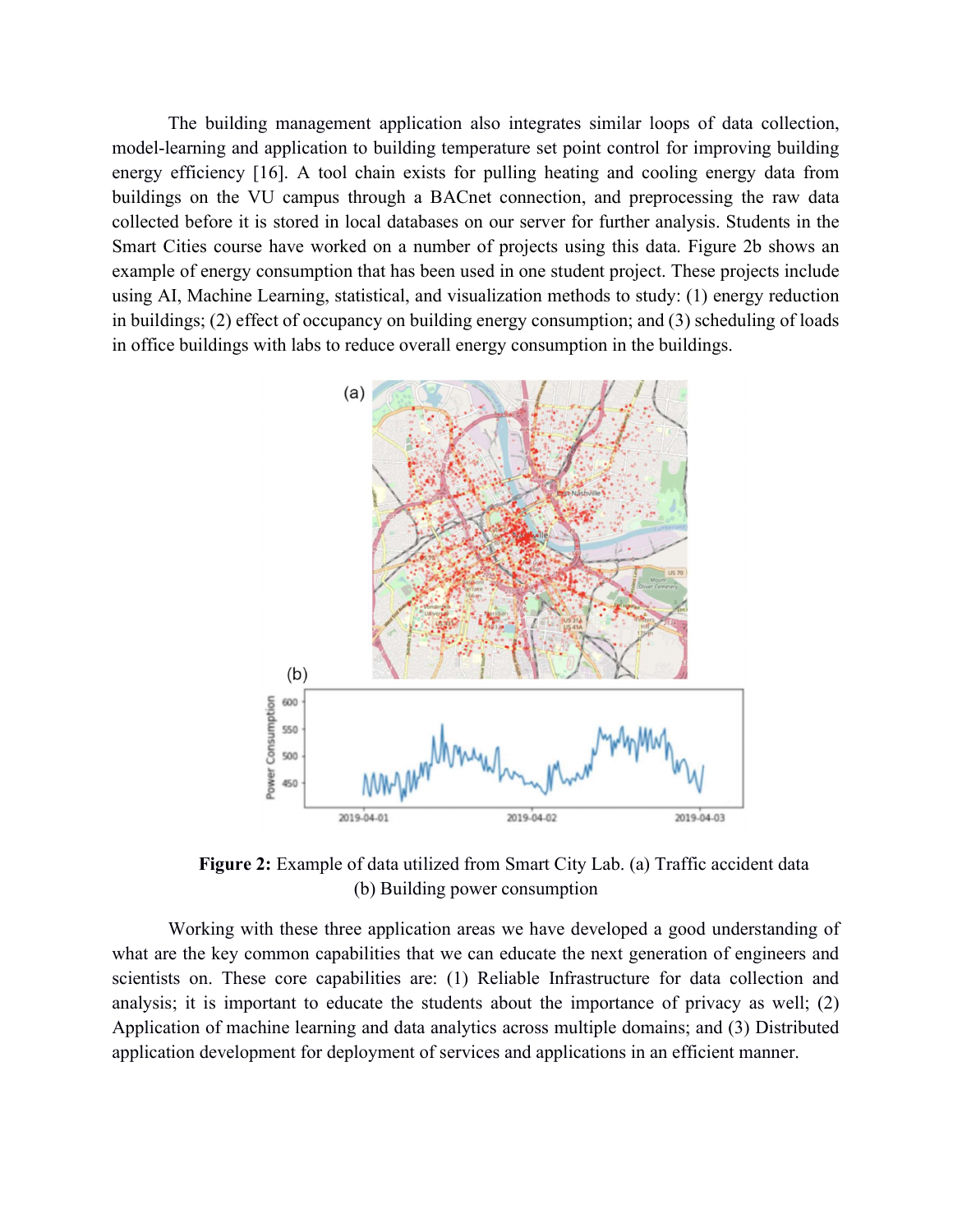### 3. Framework

### 3.1 Module Types

Based on the NSF guidelines for "Data Science: the science of planning for, acquisition, management, analysis of, and inference from data" [10], this study focused on **Data Analysis and** Interpretation through Interdisciplinary Learning. As seen in Figure 3, this includes activities on the basic fundamentals of data acquisition and data quality issues with the major goal of ensuring students understand the genesis and uncertainties of data by introducing them to the data collection process and conditions.



Figure 3: Data Analysis and Interpretation through Interdisciplinary Learning topics (see descriptions below).

- Data Measurement: Students will understand the data being measured, its meaning, and how they are measured. Simply collecting data that represents a measure or a process without an understanding of the meaning often leads to poor assumptions, analysis, error evaluation, and ultimate decision making.
- Data Collection Mechanisms: Students will be introduced to a variety of digital data collection systems and their sampling rates will be explained and demonstrated.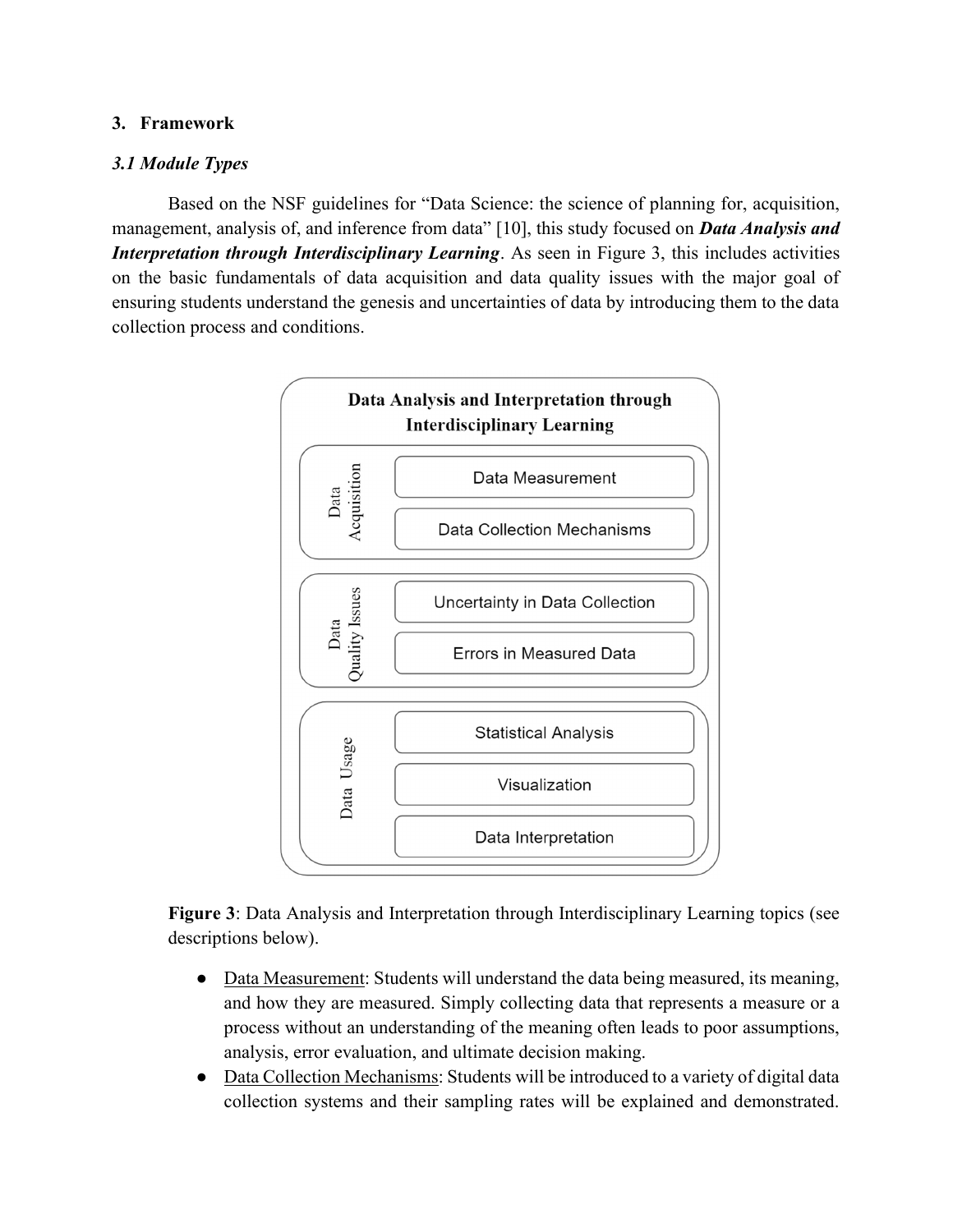This will include an overview of the variety of sensors in use by both the LEWAS and the Smart City Lab and their scientific principles. An understanding of the technology used to collect the data is imperative to evaluate the quality of the data. The role of embedded computing, e.g., the use of Raspberry Pi's as data collection and local analysis (e.g., for noise removal) devices will be studied. Students will need to understand the tradeoff between frequency of monitoring and power requirements, and learn how to calibrate and measure the accuracy of sensors.

- Uncertainty in Data Collection: Students will learn the possible reasons why data may be erroneous and the uncertainty bounds around a data value is critical in Data Science.
- Errors in Measured Data: Students will learn about key methods needed to deal with experimental design, measurements, and statistics and to minimize error propagation.
- Statistical Analysis: Students will develop an appreciation for data preparation and transformation, an understanding of the data requirements for the various algorithms and learn to match algorithms to specific problem needs. Specific topics that will be covered include the basics of statistical inference, testing statistical hypotheses, and building confidence intervals to report results, distance and similarity measurement that becomes the basis for regression, classification and clustering algorithms.
- Visualization: Students will be introduced to spatial and temporal representations of data and learn key processing methods necessary to create these data analysis representations for analysis.
- Data Interpretation: Students will learn how to interpret statistical analysis results and data visualizations. Presentation of results will be an additional key component covered in this module.

In addition, some of the more advanced courses, such as an interdisciplinary Smart Cities course at VU, used a number of machine learning algorithms that ranged from the use of support vector regression and deep learning methods to analyze transportation and building energy data.

### 3.2 Module Development Tool

 The introduction of data science modules into very different multi-disciplinary courses requires modules to be integrated into the courses instead of replacing discipline-specific material with general data science modules. The creation of data science modules that can be easily integrated into a variety of courses is a difficult task. In the initial phase of our module development process, instructors individually created and taught modules that were specific to their courses. The identification of commonalities across course-specific data science instruction will inform the next step of the development process: creating multidisciplinary modules. To support the initial phase of the module development processes, we developed a module development tool that creates a framework for comparing course-specific modules. This tool covers the following components: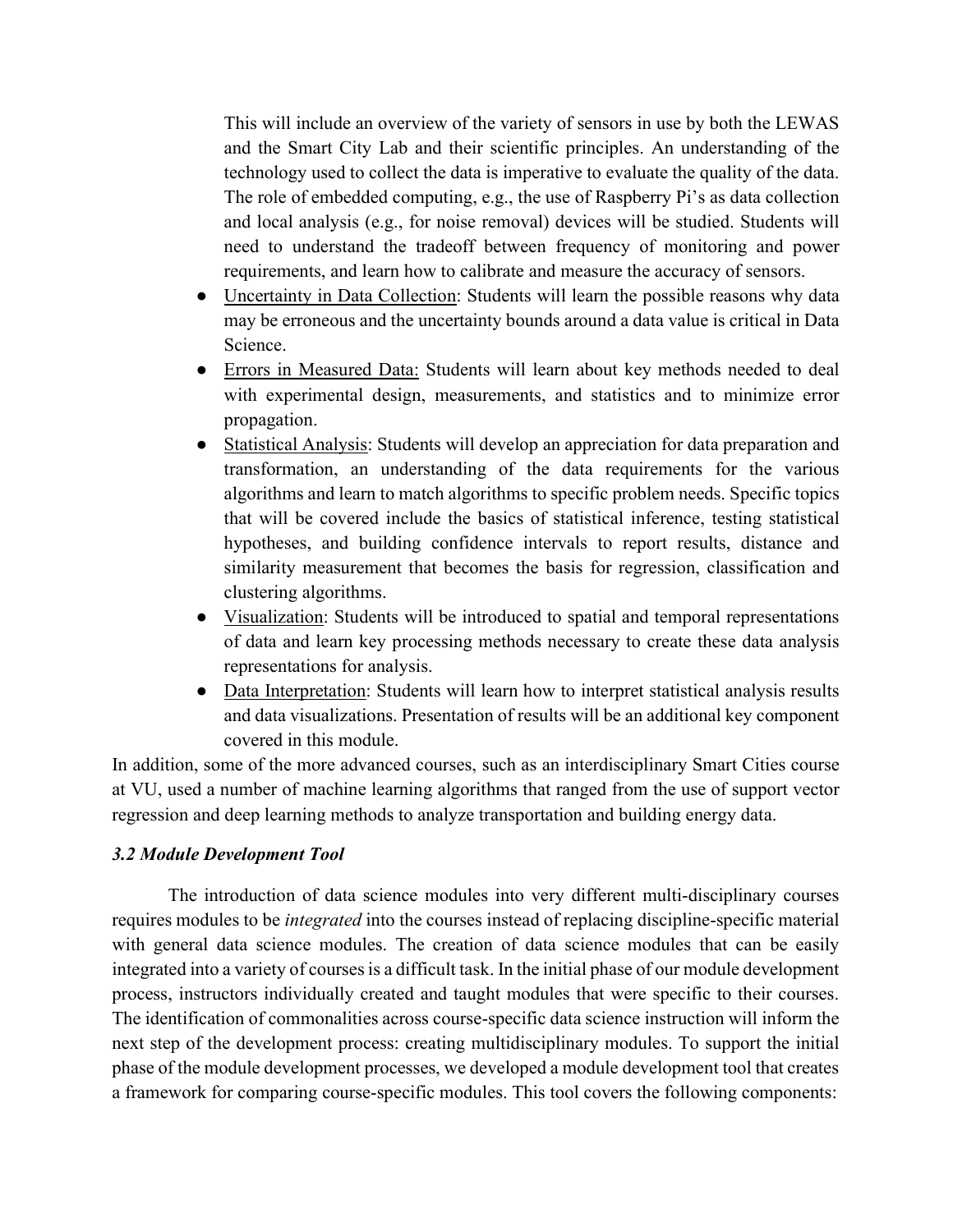- Student learning goals: These are discipline-neutral learning goals that cover the key concepts and abilities that students should learn based on this module.
- Student assessments: This covers how students are assessed based on the learning goals before and after the module.
- Student activities: This describes what students will do in and out of class during the course of the module. These descriptions include whether students work in groups and what background knowledge is necessary. Finally, the activity description included what student level these activities are appropriate for and how the module activities can be made more challenging or simpler.
- Lesson plans: This covers the details of how many class sessions this module will cover, the instructor's role and the materials necessary for instructor preparation.
- Data sources and software: This describes the data sources and software used in the module.
- Project information: This covers how this module supports students use and analysis of high-frequency real-time data. It also explains how this module supports students' evaluations of the efficacy of data collection systems.

#### 4. Data Collection and Analysis

Five different courses were analyzed during the Spring 2020 semester: (1) Monitoring and Analysis of the Environment; (2) Ecology; (3) Data Science Methods for Smart Cities Applications; (4) Engineering Hydrology; and (5) Engineering Statistics. The courses were taught at Virginia Tech (VT), North Carolina Agricultural and Technical State University (NC A&T), and Vanderbilt University (VU).

For each of the five courses, we collected instructor post semester interviews and surveys, student pre- and post-semester data science perception surveys, and student data science competency assessment assignments. The student data science competency assessments were course-specific, but some of the assignment questions were shared between courses within one university or across two universities. In one case, the Engineering Statistics course at NC A&T used building energy data from VU to study statistical analysis methods that applied to real-world data. The data set was a simpler version of the data set used for a VU Smart Cities course project. The student surveys were voluntary and did not affect their grades for the course. The pre- and post-semester surveys included multiple choice, open-ended and Likert-scale questions that asked about students' perspectives on the importance of data science in their future jobs, previous data science training and their confidence in their data science abilities. Due to the low post-survey response rates that may be attributed to the situation created by the COVID-19 pandemic, in this paper, we only utilized data from the pre-surveys for each of the five classes: Monitoring and Analysis of the Environment ( $n = 31$ ), Ecology ( $n = 69$ ), Smart Cities ( $n = 21$ ), Engineering Hydrology ( $n = 28$ ), and Engineering Statistics ( $n = 39$ ).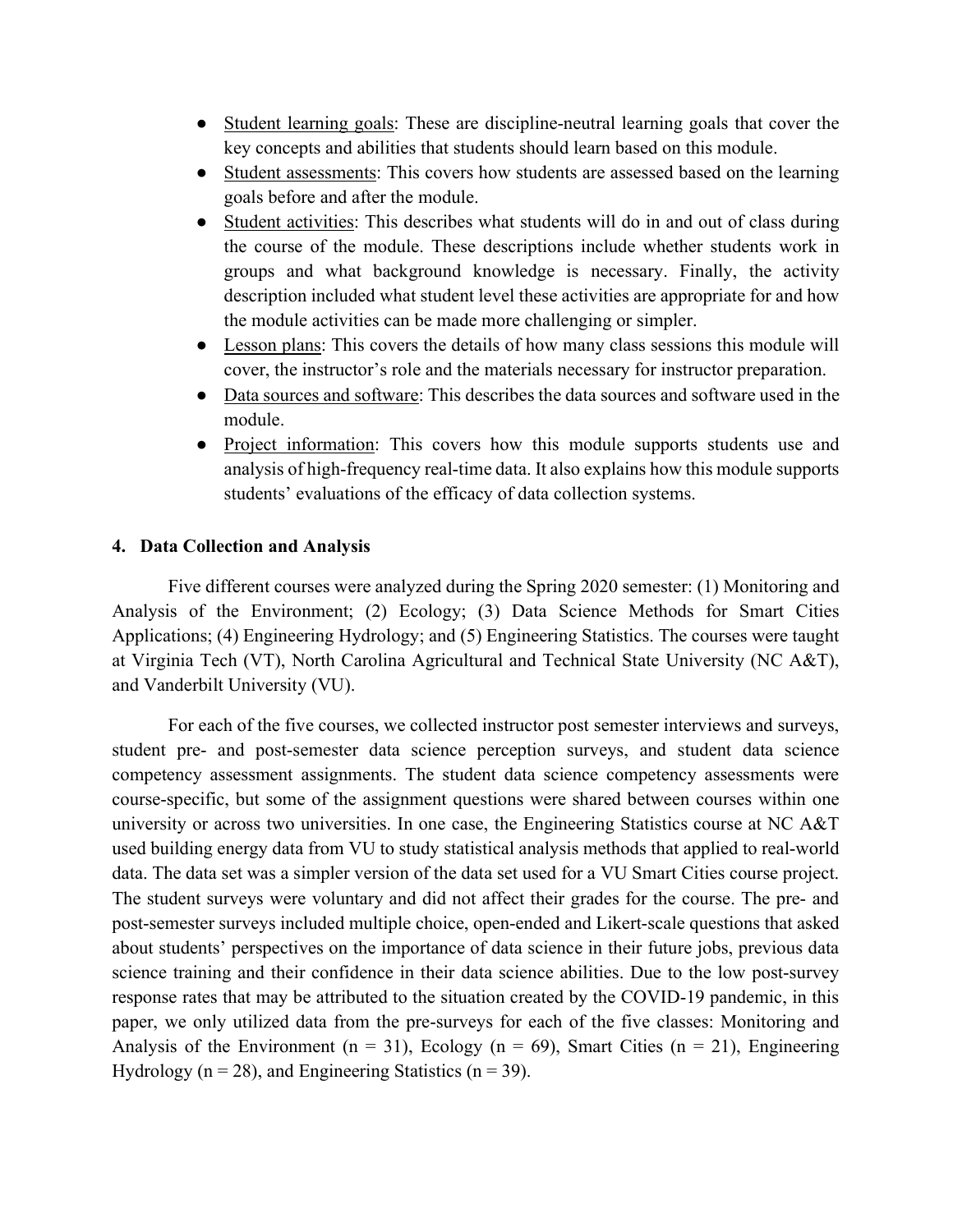Specifically, we analyze the responses to three open-ended survey questions : "Why did you decide to take this class?", "What data science training have you received to date?" and "What comes to mind when you hear the term "data science?" The open-ended questions were coded using higher-level codes that were developed to allow comparison between answers. The coding scheme that captures student's reasons for taking the course includes the following: (1) interest in the course material, (2) interest in data science, (3) prior experience with related course material, (4) structure of course, (5) whether the course was a requirement; and last (6) how would the course support career development and future use of data science. For example, the coding scheme used for student background in data science included the following codes: none, personal experience, previous coursework, exposure to specific software/tools, research experience, internship or job, and other. For each survey question, we calculated the percentage of answers that contained each code with respect to the total pre-survey responses for each class. Note that not all students answered every survey question and some students' answers fell under multiple codes, resulting in total percentages that were less or more than 100%.

In addition to student surveys, we collected instructor surveys that included 19 items asking, "How much did you teach the following data science concepts in your class?" Instructors could select one of the following four options: not taught, a little, some, and a lot. The topics were collected from our team's original identification of data science concepts and the Wittenberg data science learning goals rubric [17]. Additionally, instructors participated individually in semistructured interviews lasting 30-60 minutes through Zoom, approximately two weeks after the end of the semester, when grades had been submitted, and instructors had received student feedback in the form of course evaluations. The interviews were recorded and transcribed for analysis. The interviews included questions on class structure, instructors' data analytics learning goals, software and data sets usage, student performance and ability. Using the student and instructor survey answers, instructor interview data and data module descriptions, we qualitatively compared courses according to the following categories: (1) general course information (2) student information, and (3) course data science components.

#### 5. Results

### 5.1 General Course Information

 We can see differences in the basic information for each course in Table 1. The courses occur in a variety of disciplines ranging from engineering to natural science courses. Similarly, the number of students in each course ranges from small (24 students) to large (84 students). The courses share the commonality of a lecture-based course structure, although some courses have an additional element such as a group project or lab. The instructor's role in a small lab-focused course was quite different from that of a large lecture course. Module design must take into account these differences in the instructor role across courses.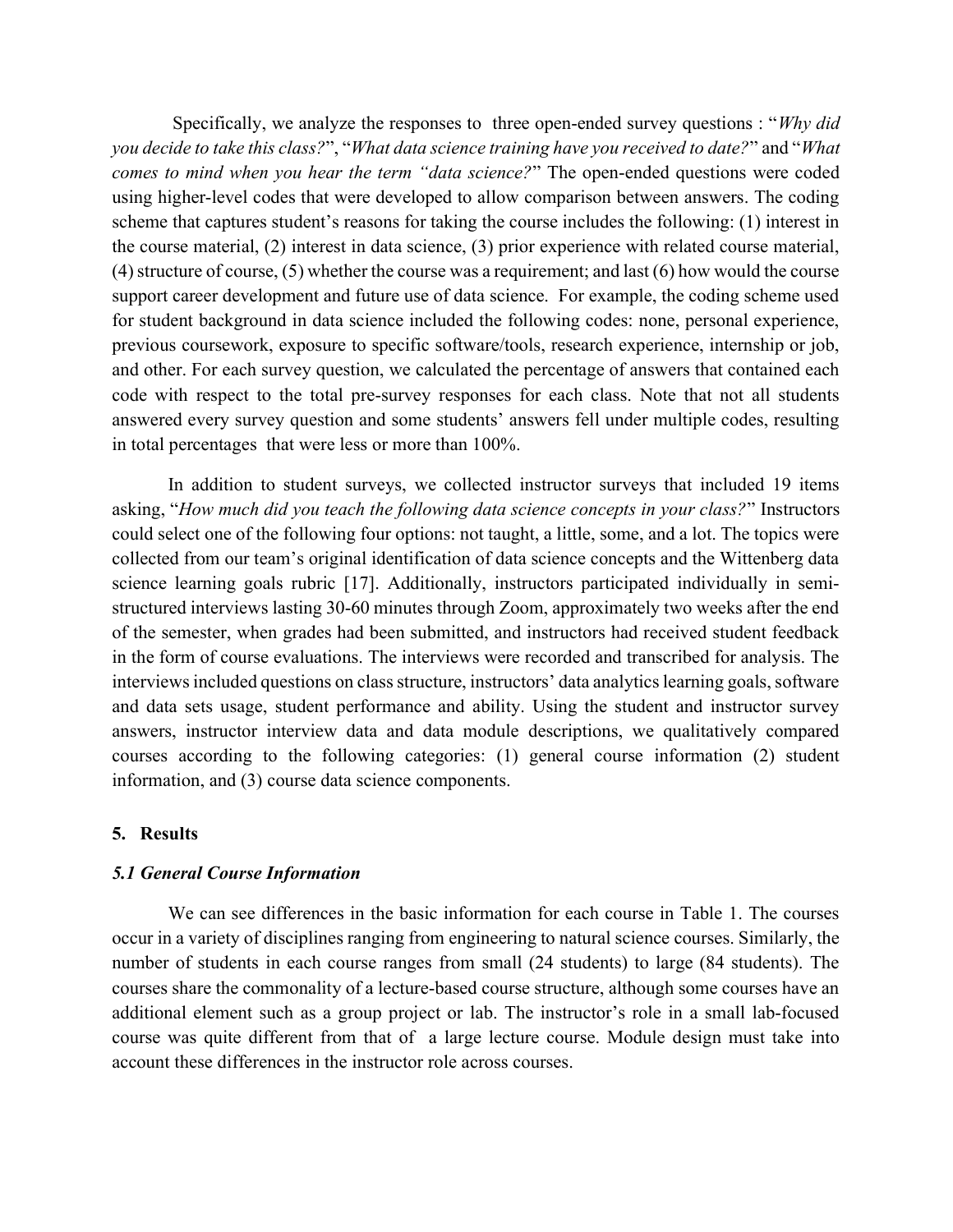| Course              | <b>Student description</b>   | <b>Course Structure Design</b>     | <b>Student</b> |
|---------------------|------------------------------|------------------------------------|----------------|
|                     |                              |                                    | <b>Total</b>   |
| Monitoring          | <b>Environmental Science</b> | Industry-preparation course with   | 35             |
| and Analysis        | majors at VT, typically      | hands-on lab work including        |                |
| of the              | taken as a senior            | collecting and using               |                |
| Environment         |                              | environmental sensors and data     |                |
| Ecology             | Sophomore level course       | Lecture-based course               | 69             |
|                     | taken by a majority of pre-  | supplemented with discussion       |                |
|                     | med majors at VT             | with neighboring students in       |                |
|                     |                              | class and short activities outside |                |
|                     |                              | of class                           |                |
| <b>Smart Cities</b> | General university course    | Lecture-based in the first half of | 24             |
|                     | taken by juniors, seniors,   | the semester with a transition     |                |
|                     | graduate students at VU      | into group project work for the    |                |
|                     |                              | final half. Unlike the other       |                |
|                     |                              | courses, there were multiple       |                |
|                     |                              | instructors                        |                |
| Engineering         | Junior level course at NC    | Lecture-based course               | 31             |
| Hydrology           | A&T                          | supplemented with individual       |                |
|                     |                              | projects                           |                |
| Engineering         | Sophomore-level course at    | Lecture-based course               | 84             |
| <b>Statistics</b>   | NC A&T that is taken by      |                                    |                |
|                     | electrical and mechanical    |                                    |                |
|                     | engineering students         |                                    |                |

Table 1. General Course Information from Year 1 of our Project

# 5.2 Student Information

 We calculated the following proportions of student survey answers for each course: the reasons students took the course, their previous data science experience and their interpretations of the term "data science." Table 2 presents the percentage of student reported reasons for taking the course with respect to total survey responses for each course. Recall that student answers to these open-ended questions were converted into the categories described above. As such, individual answers may be counted in more than one category. In all courses, with the exception of Smart Cities, approximately 80% or more of the student answers in each course indicated that students had chosen to take the course because it was a requirement. Students also rarely expressed an interest in data science as the reason for taking the course. Designing multi-disciplinary modules that utilize the high frequency real world data from the LEWAS and Smart City lab may benefit these students because it introduces students to data science concepts using situated learning [18]. Students have the opportunity to connect classroom learning to experiences in corresponding physical lab environments.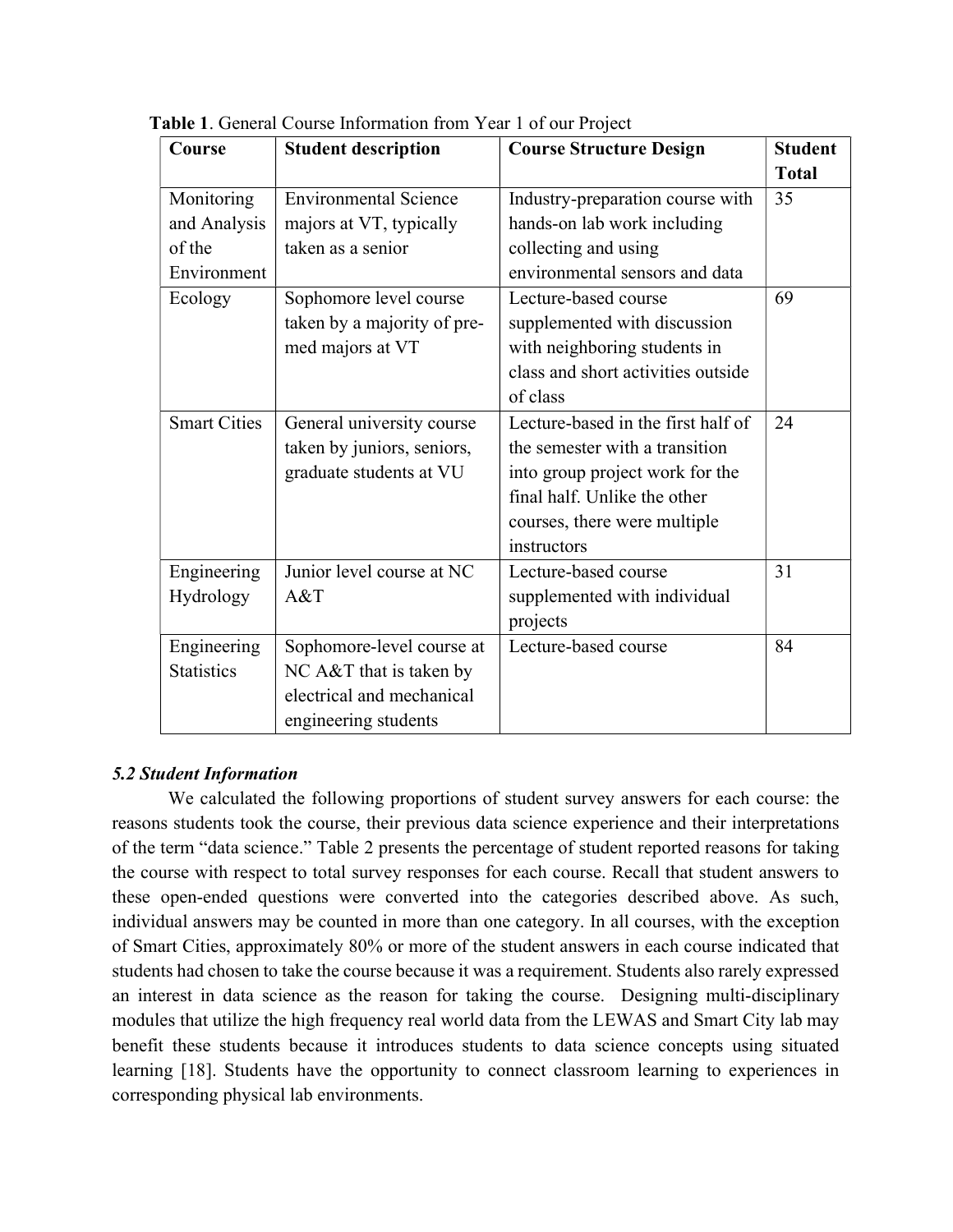|                                                   | All<br><b>Classes</b> | <b>Monitoring</b><br>and Analysis<br>of the<br><b>Environment</b> | <b>Ecology</b> | <b>Smart</b><br><b>Cities</b> | Engineeri<br>ng<br><b>Hydrology</b> | <b>Engineering</b><br><b>Statistics</b> |
|---------------------------------------------------|-----------------------|-------------------------------------------------------------------|----------------|-------------------------------|-------------------------------------|-----------------------------------------|
| Requirement                                       | 72%                   | 81%                                                               | 79%            | $0\%$                         | 79%                                 | 87%                                     |
| <b>Interest in</b><br><b>Course Subject</b>       | 22%                   | 10%                                                               | 31%            | 57%                           | 10%                                 | $5\%$                                   |
| <b>Career or</b><br><b>Future Use</b>             | 10%                   | 26%                                                               | $1\%$          | 33%                           | 7%                                  | $5\%$                                   |
| <b>Structure of</b><br>Course                     | 8%                    | 16%                                                               | $1\%$          | 33%                           | 4%                                  | $3\%$                                   |
| <b>Prior</b><br>experience with<br><b>Subject</b> | $5\%$                 | 3%                                                                | $0\%$          | 38%                           | $0\%$                               | $0\%$                                   |
| <b>Interest in Data</b><br><b>Science</b>         | $5\%$                 | $0\%$                                                             | $1\%$          | 38%                           | $0\%$                               | $0\%$                                   |
| Other                                             | $1\%$                 | 6%                                                                | $0\%$          | 0%                            | $0\%$                               | $0\%$                                   |

Table 2. Percentage of student reported reasons for taking the course with respect to total survey responses for each course

 Table 3, below, shows the percentages of reported previous data science experience with respect to total survey responses for each course. Students' previous experience with data science varied across courses. With the exception of the Engineering Hydrology and Engineering Statistics students, the majority of the student answers indicated some data science experience, with 20% or fewer of the student answers indicating no data experience. More than half the student answers in Monitoring and Analysis of the Environment, Ecology and Smart Cities indicated they had gained experience in Data Science through previous coursework (77%, 57% and 52% respectively). Fiftyseven percent of Engineering Hydrology and 36% of Engineering Statistics students reported having no experience in data science. These results indicate that data science modules will have to be developed across multiple difficulty levels taking into account the varying prior knowledge of the students. Modules integrated in the Smart Cities course may be able to go more in-depth into data science topics, considering that only 10% of students have no previous experience and nearly half reporting exposure to specific tools/software related to Data Science algorithms. In contrast, while 77% of students in the Monitoring and Analysis of the Environment class indicated experience with data science in previous coursework, only 3% had exposure to specific tools/software. The low percentages of exposure to specific tools/software for non-Smart Cities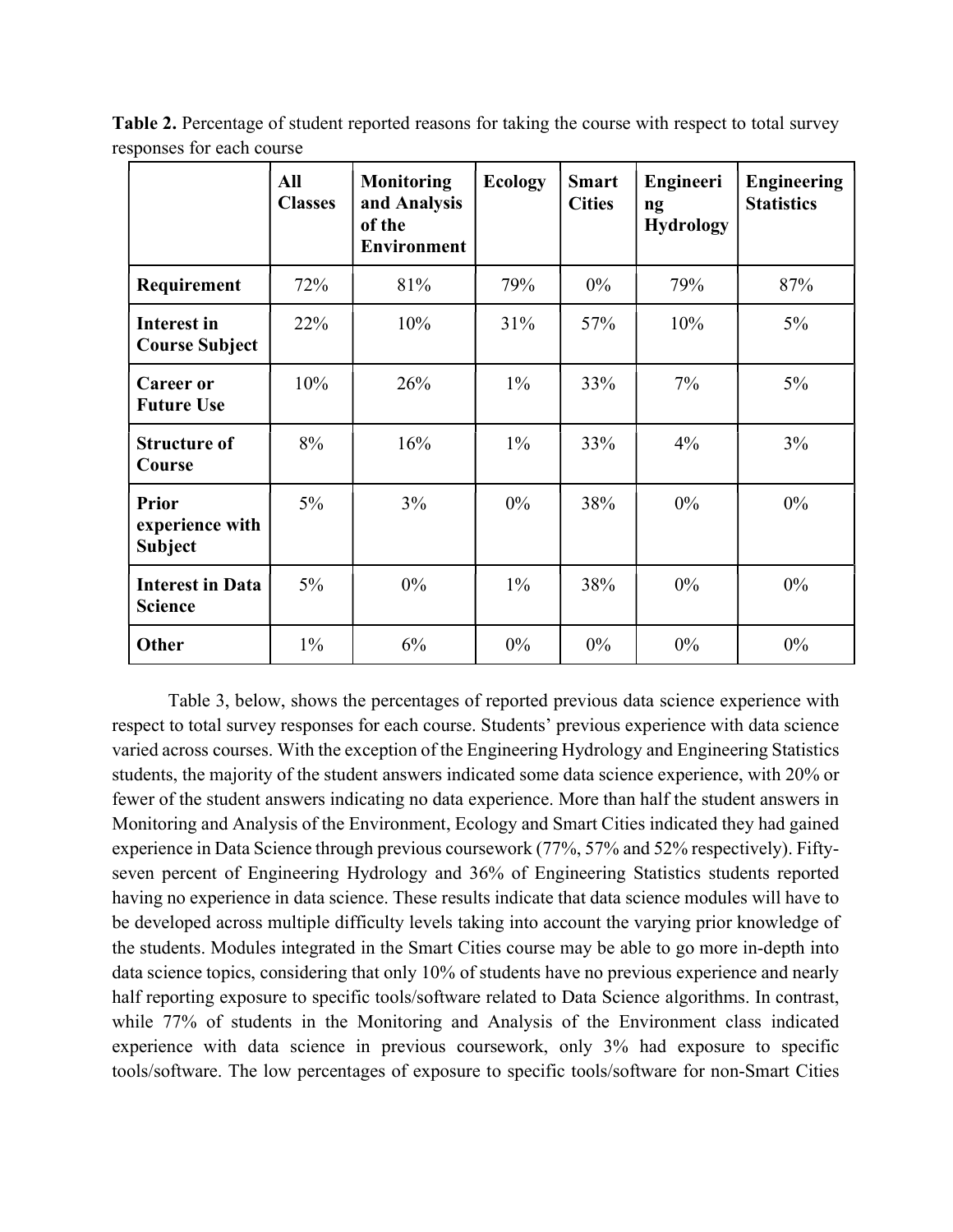courses implies that modules must introduce students to appropriate data science tools, and their use in analysis and problem solving contexts.

|                                                                | All<br><b>Courses</b> | <b>Monitoring</b><br>and Analysis<br>of the<br><b>Environment</b> | <b>Ecology</b> | <b>Smart</b><br><b>Cities</b> | <b>Engineering</b><br><b>Hydrology</b> | <b>Engineering</b><br><b>Statistics</b> |
|----------------------------------------------------------------|-----------------------|-------------------------------------------------------------------|----------------|-------------------------------|----------------------------------------|-----------------------------------------|
| <b>Previous</b><br><b>Coursework</b>                           | 48%                   | 77%                                                               | 57%            | 52%                           | $7\%$                                  | 36%                                     |
| <b>None</b>                                                    | 28%                   | 19%                                                               | 20%            | 10%                           | 57%                                    | 36%                                     |
| <b>Exposure to</b><br><b>Specific</b><br><b>Tools/Software</b> | 13%                   | $3\%$                                                             | 13%            | 48%                           | $0\%$                                  | 10%                                     |
| <b>Personal</b><br><b>Experience</b>                           | 9%                    | 10%                                                               | 13%            | 24%                           | $0\%$                                  | $0\%$                                   |
| <b>Research</b><br><b>Experience</b>                           | 8%                    | 10%                                                               | 6%             | 19%                           | 4%                                     | $5\%$                                   |
| Internship or<br>Job                                           | 3%                    | $0\%$                                                             | $1\%$          | 14%                           | 7%                                     | $0\%$                                   |
| Other                                                          | $2\%$                 | $0\%$                                                             | $1\%$          | $0\%$                         | $0\%$                                  | 8%                                      |

Table 3. Percentages of student reported previous data science experience with respect to total survey responses for each course

# 5.3 Data Science Components

 In order to find out which modules would be most applicable to multiple courses, we analyzed the instructor survey responses to see how much individual data science topics were covered in the courses, as seen in Table 4. We have responses from four of the instructors. All topics listed in the table were taught at minimum "a little" in at least one course. The instructors indicated that the most commonly taught topics in these courses related to applying data science methods, visualizing data, and uncertainty in data. The least taught topics related to industry use of data analytics, and analytics and mining systems. This information informs initial module development through the identification of common data science topics that were taught across courses. This will additionally inform the implementation portion of the module development process by identifying which courses can integrate the same multi-disciplinary models in their courses. It also informs the partnership about modules that instructors may need to refine and add to their syllabus to present data science topics and applications of data science in more systematic ways through our RPP process.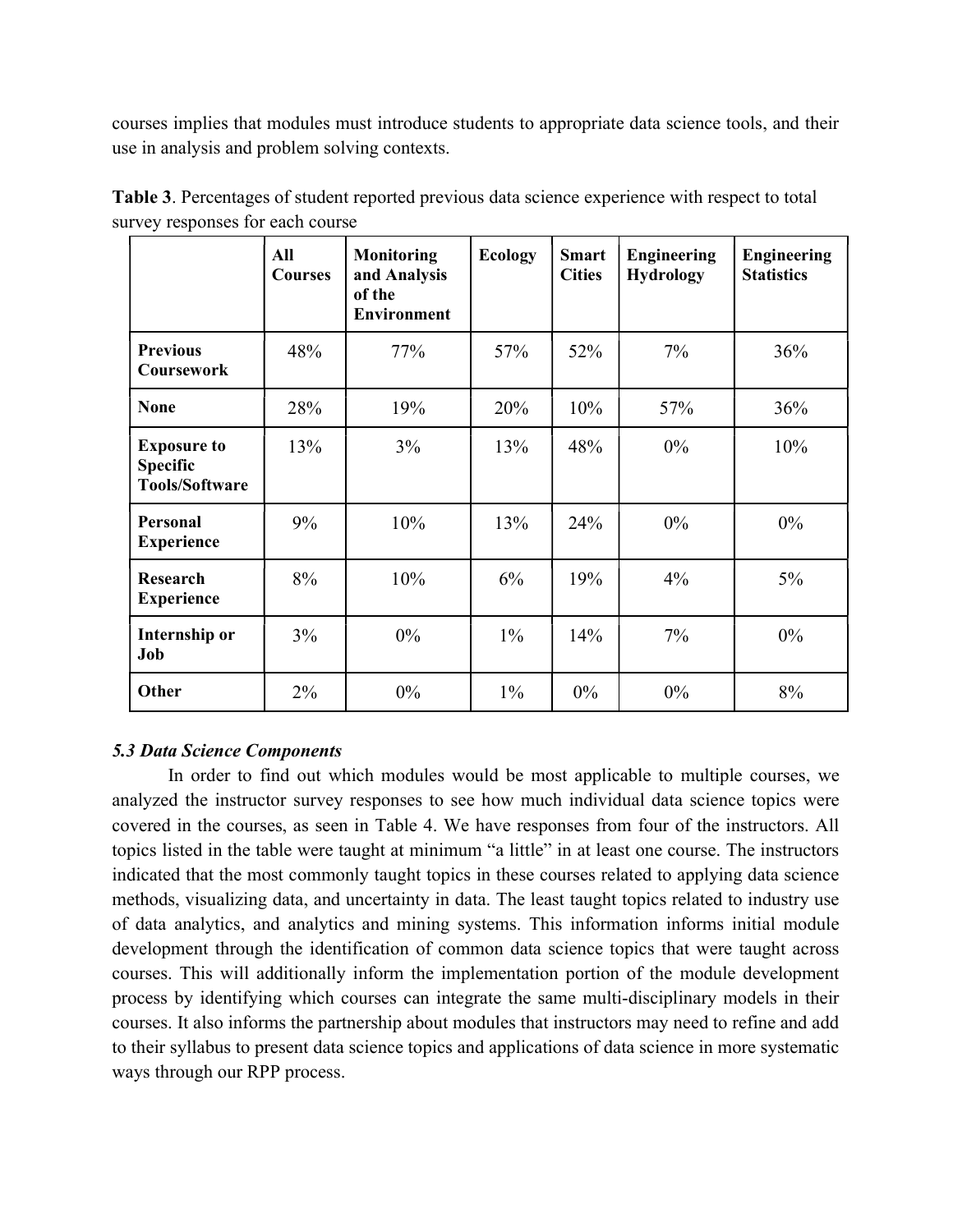| 0=Not Taught.<br><b>Data Science Topic</b><br>Apply data science concepts and methods to solve problems in<br>real-world contexts<br>10(3, 3, 2, 2)<br>Apply data analytic methods to datasets<br>9(3,3,2,1)<br>Create visualizations of data<br>9(3, 2, 2, 2)<br>Uncertainty in data<br>9(3, 3, 2, 1) |
|--------------------------------------------------------------------------------------------------------------------------------------------------------------------------------------------------------------------------------------------------------------------------------------------------------|
|                                                                                                                                                                                                                                                                                                        |
|                                                                                                                                                                                                                                                                                                        |
|                                                                                                                                                                                                                                                                                                        |
|                                                                                                                                                                                                                                                                                                        |
|                                                                                                                                                                                                                                                                                                        |
|                                                                                                                                                                                                                                                                                                        |
| Statistical inferences of error in measurement<br>8(3, 2, 2, 1)                                                                                                                                                                                                                                        |
| 7(3, 3, 1, 0)<br>Data management                                                                                                                                                                                                                                                                       |
| Measuring data<br>6(3, 2, 1, 0)                                                                                                                                                                                                                                                                        |
| 6(2, 2, 1, 1)<br><b>Sensors</b>                                                                                                                                                                                                                                                                        |
| Statistical analyses with professional statistical software<br>6(2, 2, 2, 0)                                                                                                                                                                                                                           |
| Analyze high frequency real-time systems<br>5(2, 1, 1, 1)                                                                                                                                                                                                                                              |
| Digital data collection systems<br>5(2, 1, 1, 1)                                                                                                                                                                                                                                                       |
| Evaluate the efficacy of the data collection system<br>4(2, 2, 0, 0)                                                                                                                                                                                                                                   |
| Data collection mechanisms using connected sensor networks<br>4(2, 1, 1, 0)                                                                                                                                                                                                                            |
| Build and assess data-based models<br>4(3, 1, 0, 0)                                                                                                                                                                                                                                                    |
| Analytics and mining systems<br>3(3,0,0,0)                                                                                                                                                                                                                                                             |
| Industry use of data analytics<br>3(2, 1, 0, 0)                                                                                                                                                                                                                                                        |

Table 4. Instructor responses to data science topics

 As seen in Table 5, we also identified data sources used and data software utilized for each of the courses. All courses used Microsoft EXCEL or Google Sheets. The Smart Cities course introduced students to Python libraries for Machine Learning algorithms, and students used Google Colab to complete their assignments. Taking into account the data experience results in Section 5.2, this may be due to the experience level of the students (and their instructors' familiarity with data science tools). In terms of module development design, the common use of EXCEL or Google Sheets across courses suggests that students may need support in using spreadsheets, especially in using advanced functionalities that would be more appropriate for data science applications and learning of data science concepts.

Table 5. Data sources and software

| l Courses | <b>Data Sources</b> | Data Software |
|-----------|---------------------|---------------|
|-----------|---------------------|---------------|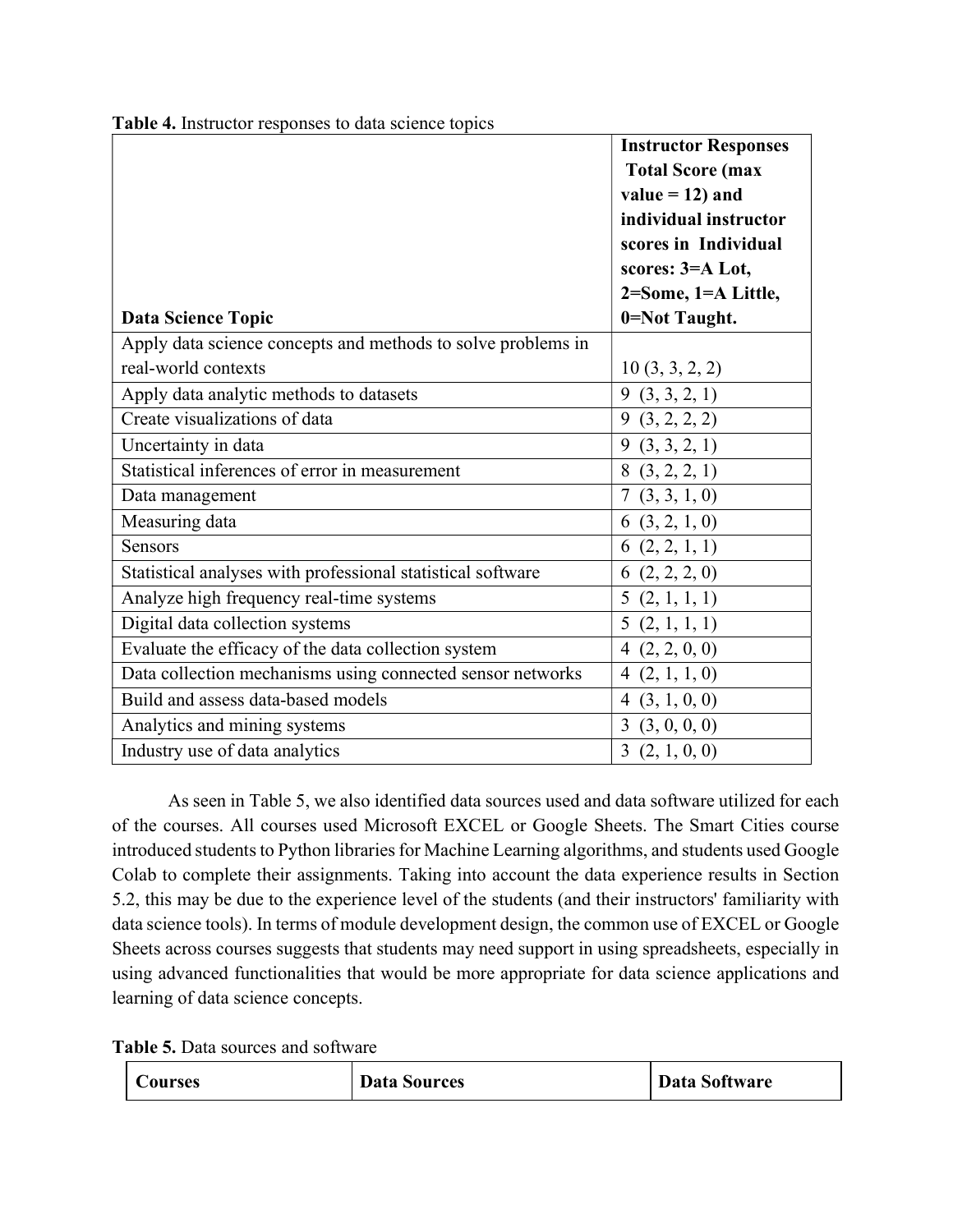| Monitoring and Analysis of<br>the Environment | <b>LEWAS</b>                                                                        | <b>EXCEL</b>                                                           |
|-----------------------------------------------|-------------------------------------------------------------------------------------|------------------------------------------------------------------------|
| Ecology                                       | LEWAS and other local sensor data;<br>Ocean Observations Initiative <sup>[21]</sup> | Google Sheets,<br>NetLogo Predator Prey<br>Simulation<br>Interface[20] |
| <b>Smart Cities</b>                           | Smart Cities Lab and a Hydrology<br>database                                        | Python and Google<br>Colab                                             |
| <b>Engineering Hydrology</b>                  | US Geological Survey Water Data                                                     | <b>EXCEL</b>                                                           |
| <b>Engineering Statistics</b>                 | Smart Cities Lab Energy data from a<br>building)                                    | <b>EXCEL</b>                                                           |

We also analyzed three course-specific modules that were developed according to the module development tool described in Section 3. Due to challenges such as full course schedules, different course structures, differences in student backgrounds, etc. our partnership has faced challenges in evolving a common module development process of identifying commonalities. However, by implementing course-specific modules and using the module development tool, we have been able to compare data science instruction in courses more easily. Table 6 presents the comparison of three teaching modules. All three teaching modules require students to perform statistical analysis and data visualization and to use EXCEL spreadsheets for data representation and calculations. While Module 2 does not cover errors in measured data, the other two modules do address this topic. In the next stage of the module development process, we plan to compare how each coursespecific module covered topics such as errors in measured data.

| Module<br><b>Tool Topic</b>   | <b>Module 1 (Monitoring</b><br>and Analysis of the<br>Environment)    | <b>Module 2 (Engineering</b><br><b>Hydrology</b> )                                      | <b>Module 3 (Engineering</b><br><b>Hydrology</b> )                                            |
|-------------------------------|-----------------------------------------------------------------------|-----------------------------------------------------------------------------------------|-----------------------------------------------------------------------------------------------|
| Module<br>Topic(s)<br>Covered | Errors in measured<br>data, Statistical<br>Analysis,<br>Visualization | Visualization and<br><b>Statistical Analysis</b>                                        | Errors in measured data,<br>visualization, statistical<br>analysis and data<br>interpretation |
| Learning<br>Goals             | Graphically present<br>data, statistical<br>analysis (t-test)         | Categorize time-series<br>data, basic statistical<br>data analysis and<br>visualization | Analyze and interpret high-<br>frequency data                                                 |

Table 7. Example Teaching Modules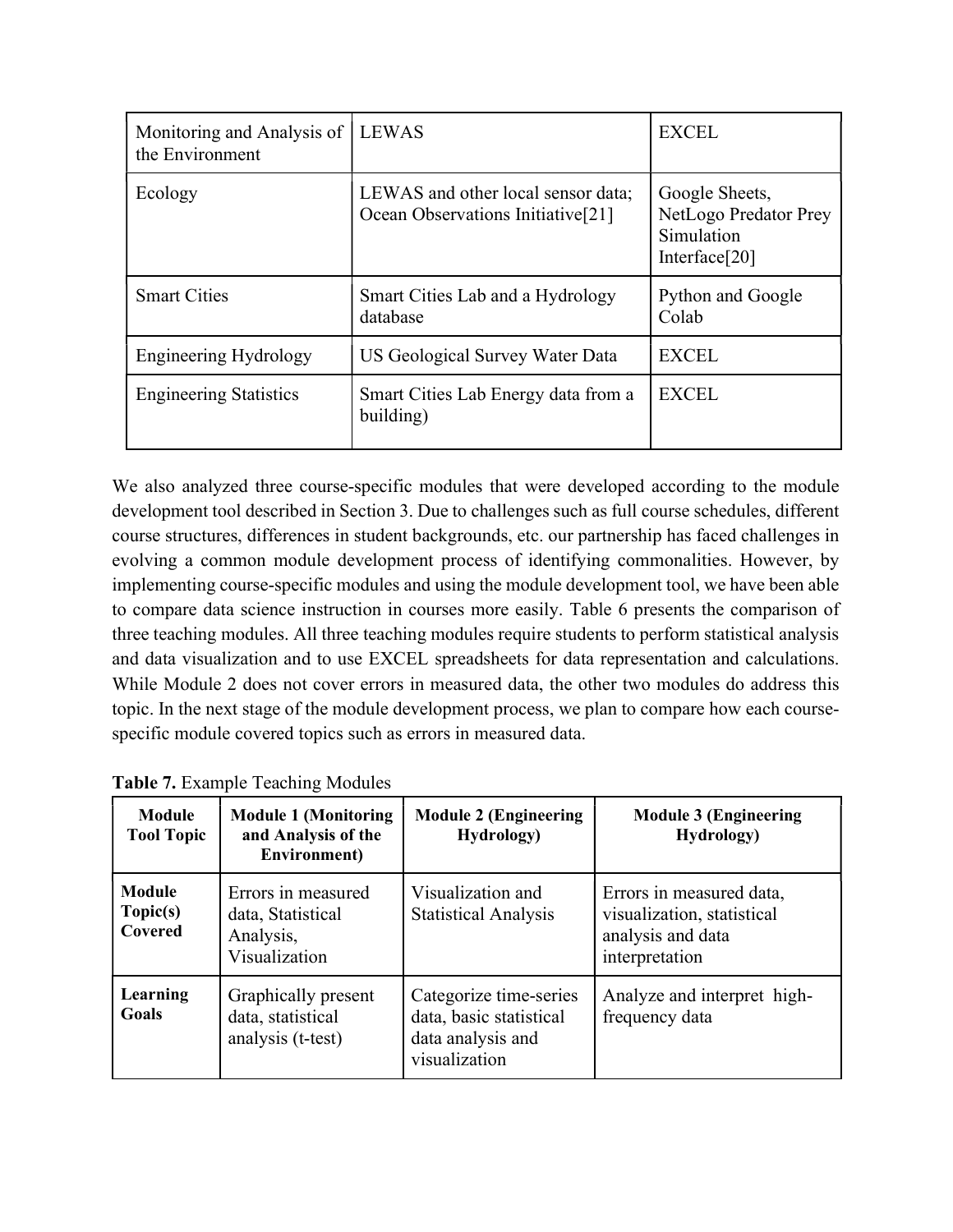| <b>Student</b><br><b>Assessments</b> | Graph data, conduct t-<br>tests, use p-values                                                    | Download data, create<br>creation of boxplots,<br>histograms and line<br>graphs, calculating<br>descriptive statistics<br>like mean                                       | Large dataset handling, data<br>comparison, graph data,<br>interpretation of analysis<br>results                           |
|--------------------------------------|--------------------------------------------------------------------------------------------------|---------------------------------------------------------------------------------------------------------------------------------------------------------------------------|----------------------------------------------------------------------------------------------------------------------------|
| <b>Student</b><br><b>Activities</b>  | In-class group work,<br>class presentations<br>and discussion                                    | Individual work of<br>calculating descriptive<br>statistics and boxplots                                                                                                  | Group work consisting of<br>plots, runoff ratios with a class<br>presentation                                              |
| Lesson<br><b>Plans</b>               | Takes 0.5 hours and<br>the instructor must<br>present an example<br>and facilitate<br>discussion | Takes 1.5 hours and<br>the instructor must<br>demonstrate how to<br>download data and<br>calculate descriptive<br>statistics and create<br>visualization in an<br>example | Takes 1.5 hours and the<br>instructor must introduce the<br>LEWAS and teach the<br>concepts of rainfall runoff<br>analysis |
| Data<br>Sources/<br><b>Software</b>  | Source: LEWAS<br>Software: EXCEL, R                                                              | Source: US Geological<br><b>Survey Water Data</b><br>Software: EXCEL                                                                                                      | Source: LEWAS<br>Software: EXCEL                                                                                           |

# 6. Conclusions

This paper presents the results from our initial module development process of identifying course characteristics and commonalities across courses that will inform the development of interdisciplinary modules in year one of a three year NSF IUSE project. The results of a qualitative analysis performed with student and instructor data collected from five courses across three dimensions (general course information, student information, and data science components taught) show a number of commonalities and a variety of differences across courses. We identified a number of differences that affected the methods used for teaching data science modules, the tools used, and student assessments to evaluate the learning of data science concepts. These factors included: class size, the level at which the course was taught (sophomore, junior, and senior), students' reason for taking the course, and students' prior data science experience. Identified commonalities included class structure, data sources, data science topics covered, and assessment design.

The class size differential leads to one design challenge in regard to the instructor's role in delivering the data science module and assessing student work. For example, when data science modules are taught in regular classroom settings with 20 or more students, methods of analysis and tool use can only be presented in lecture and demonstration format, and most assessment has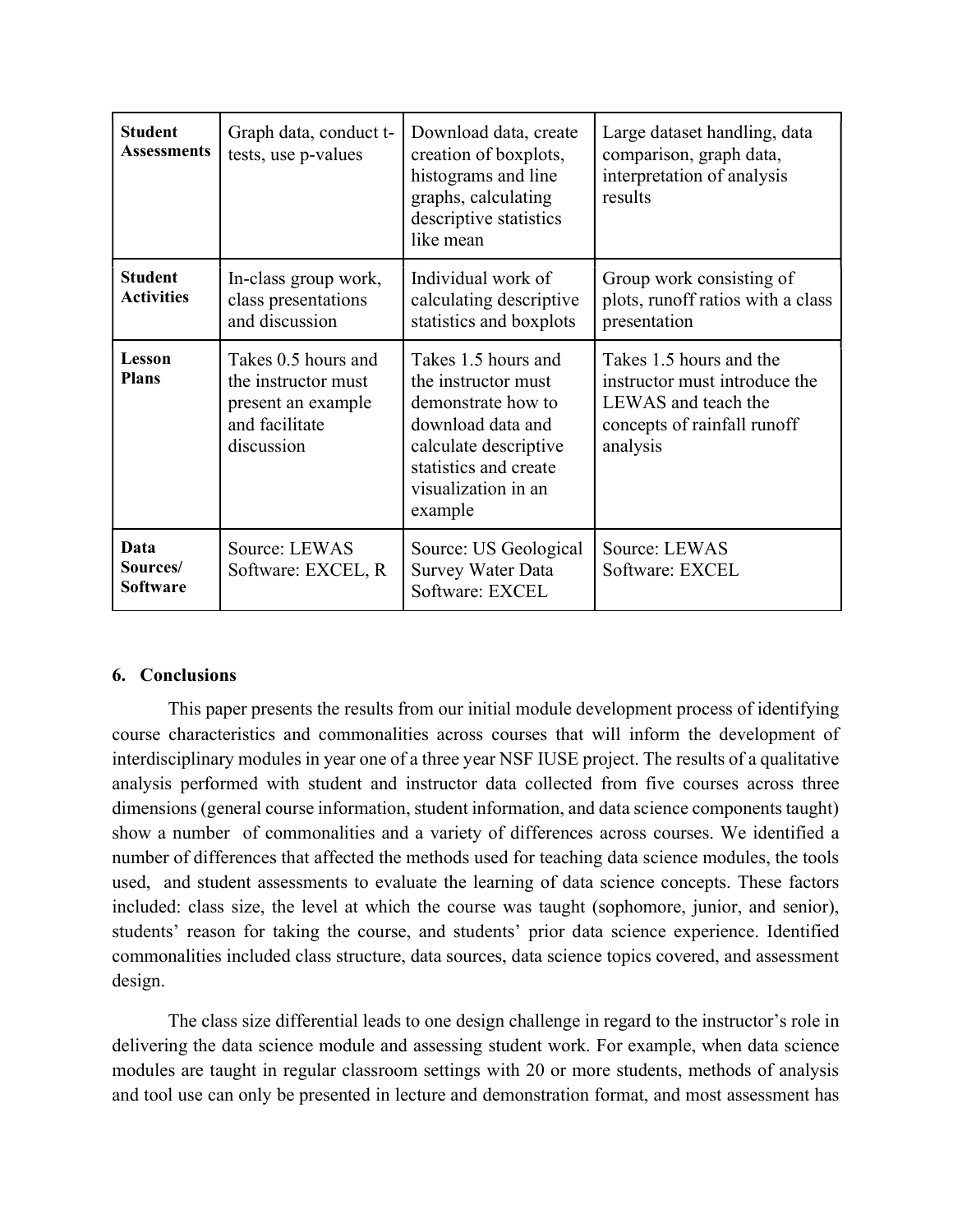to be done through homework assignments, both of which reduce the amount of interactivity and feedback that can be provided to the students. In lab courses, the instructor and students can be more hands on, and, therefore, data collection, data cleaning, and data analysis methods can be performed in a more hands on manner. The Smart Cities course was unique -- in the first half of the course students learned data science concepts and algorithms in traditional lecture and homework assignment format. The teaching assistant for this class had to be quite involved in guiding the students in using Machine Learning algorithms, Python libraries, and the problem solving environment (Google Colab) because the students came from different disciplines (computer science, engineering, social sciences, and the humanities). However, in the second half of the course, students worked in interdisciplinary teams on projects that involved real world problems, which covered the technical, social, and humanistic aspects of developing solutions. Since the projects were open-ended, students had to think about the relevant machine learning approaches to use to analyze their data, and how to combine quantitative and qualitative data (from interviews) to analyze problems and propose solutions. As the project goes forward, we will have to consider how to categorize our various courses by level as well as objectives in developing appropriate data science modules that may be applicable across courses.

Additional design challenges we encountered include students' data science experience, student status (i.e., freshmen, sophomores, etc) and their ability to use different data processing and data analysis tools. Design and implementation of data science modules must be tailored to the students' background in both data science concepts and software experience. One such tailoring approach will include categorizing modules according to expertise level and creating tasks that cover the same analysis methods but can be intensified by introducing advanced software or more data. Commonalities across courses can inform our data science module development process by identifying data science topics, such as applying data science methods to solve real world problems, that are most easily integrated into a variety of courses. The design of effective data science modules will require supporting students as they utilize software, such as EXCEL, which many students may not have efficient exposure to. Additionally, using common data sources and software, such as the LEWAS data source and EXCEL, during module design will also create an easier process when implementing our data science modules in courses. An additional fact that needs to be conveyed to our instructors through engaged discussion is that modern data science analysis and applications are very tool-based, as opposed to writing code. This should be exploited in future module and assessment development as we move forward. For example, even if we continue to use EXCEL or Google Sheets, students should be made aware of sophisticated macros they can use to perform more advanced computations and analyses with their data. In the junior and senior level courses, it may make sense to use Matlab machine learning packages or develop interfaces that access Python libraries for performing advanced computations and visualization. This is a challenge we will need to address in subsequent years of our project.

Overall, our team of instructors and education researchers have come together to identify a number of these challenges we have discussed in this paper, and there is a realization on how we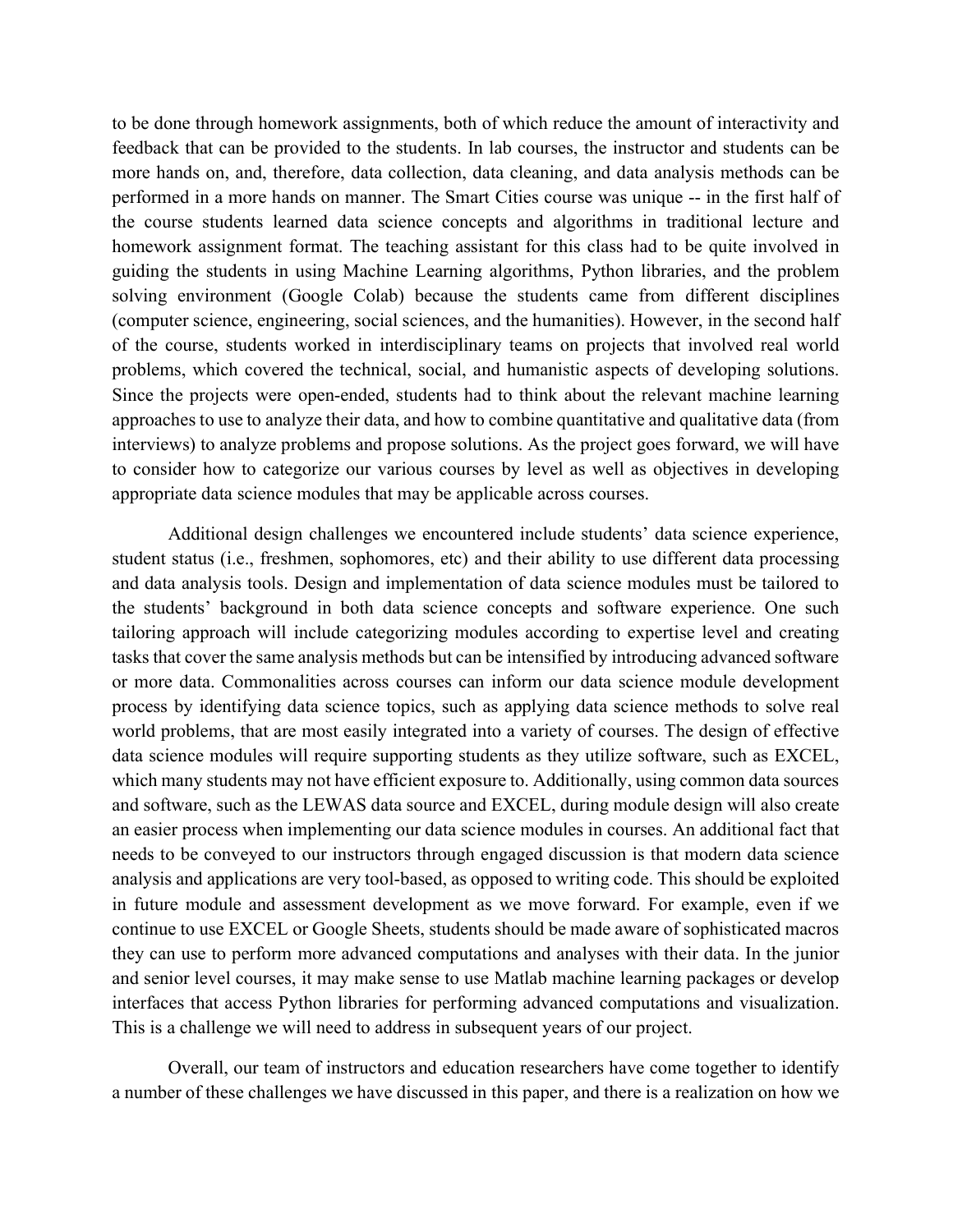need to engage and collaborate to overcome some of these difficulties and structure our efforts to accomplish our project goals. Our evaluators have been critical to guiding us through the process, supporting the data collection and interviews, and making us more aware of how to conduct a successful research practice partnership. The detailed analyses of our first year efforts, and identifying the challenges we have faced, will lead to a better understanding of how to develop and apply data science modules across multiple courses in our project, and eventually provide modules that can be used more generally across many universities and courses.

## Acknowledgements

This research is supported by NSF grants #1029711, #1915487, and #1915268.

## References

- 1. D. Brogan, V.Lohani, & R. Dymond (2014). Work-in-Progress: The Platform-Independent Remote Monitoring System (PIRMS) for Situating Users in the Field Virtually. Paper presented at the Proc. 2014 ASEE Annual Conference & Exposition, Indianapolis, IN.
- 2. D. S. Brogan, W. M McDonald., V. K. Lohani, R. L. Dymond, & A. J. Bradner (2016). Development and Classroom Implementation of an Environmental Data Creation and Sharing Tool. Advances in Engineering Education (AEE)., vol. 5, p. n2, 2016.
- 3. D. S. Brogan, D. Basu, & V. K. Lohani (2016). A Virtual Learning System in Environmental Monitoring Engineering Education for a Smart Society (pp. 352-367): Springer.
- 4. H. A. Clark, W.McDonald, V. Lohani & R. Dymond (2015). Investigating the Response of a Small Urbanized Watershed to Acute Toxicity Events via Analysis of High Frequency Environmental Data. American Journal of Undergraduate Research (AJUR), 12(3), 5-17.
- 5. P. Delgoshaei & V. K. Lohani (2014). Design and application of a real-time water quality monitoring lab in sustainability education. International Journal of Engineering Education, 30(2), 505-519.
- 6. P. Delgoshaei., C. Green, & V. Lohani (2010). Real-time water quality monitoring using labview: Applications in freshman sustainability education. Paper presented at the American Society for Engineering Education.
- 7. P. Delgoshaei, & V.K. Lohani (2012). Implementation of a real-time water quality monitoring lab with applications in sustainability education. Paper presented at the American Society for Engineering Education.
- 8. P. Delgoshaei (2012). Design and Implementation of a Real-Time Environmental Monitoring Lab with Applications in Sustainability Education. Doctor of Philosophy dissertation, Department of Engineering Education, Virginia Tech.
- 9. National Academies of Sciences, Engineering, and Medicine. Data science for undergraduates: Opportunities and options. National Academies Press, 2018.
- 10. National Science Foundation (NSF), 2014. Data Science at NSF, https://www.nsf.gov/attachments/130189/public/Data\_Science\_at\_NSF-Draft\_Report\_of\_StatSNSF\_Committee.pdf ( accessed Dec. 10, 2018).